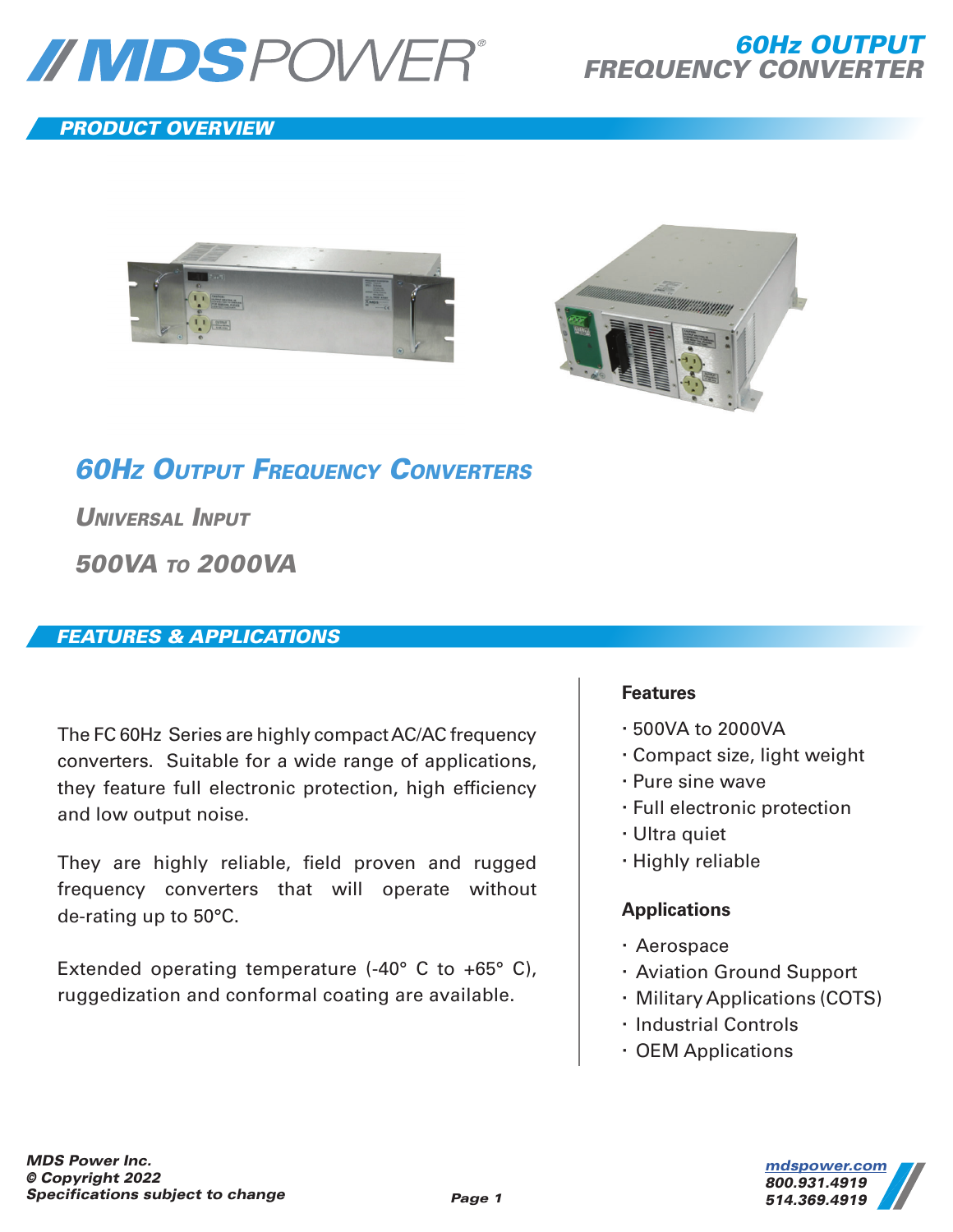

## *MODEL SELECTION*

- **500VA & 1000VA Power**
- **Universal Input**
- **60Hz Output**



| <b>Model number</b>       | <b>FC500-60</b>                         | FC1000-60 |
|---------------------------|-----------------------------------------|-----------|
| <b>Input Voltage</b>      | 90-264Vac, universal PFC, 47-410Hz      |           |
| <b>Input Current</b>      | 7A max                                  | 14A max   |
| <b>Input Connection</b>   | <b>Terminal block</b>                   |           |
| <b>Output Voltage</b>     | 115VAC/60Hz                             |           |
| <b>Output Current</b>     | 4.4A                                    | 8.7 A     |
| <b>Output Connection</b>  | NEMA 5-15R duplex receptacle            |           |
| <b>Package Dimensions</b> | $5.2''$ x 5.2"x 16" (132 x 132 x 407mm) |           |
| (WxHxL)                   | 19" rack mount & L-brackets included    |           |
| Weight                    | 15 lbs (6.8 kg)                         |           |

- **2000VA Power**
- **Universal Input**
- **60Hz Output**



| <b>Model number</b>                  | FC2000-60                                                      |  |
|--------------------------------------|----------------------------------------------------------------|--|
| <b>Input Voltage</b>                 | 90-264Vac, universal PFC, 47-410Hz                             |  |
| <b>Input Current</b>                 | 27A max                                                        |  |
| <b>Input Connection</b>              | <b>Terminal block</b>                                          |  |
| <b>Output Voltage</b>                | 115VAC/60Hz                                                    |  |
| <b>Output Current</b>                | 17.3 A                                                         |  |
| <b>Output Connection</b>             | NEMA 5-20R duplex receptacle                                   |  |
| <b>Package Dimensions</b><br>(WxHxL) | $12''$ x 5.2" x 16" (305 x 132 x 407mm)<br>L-brackets included |  |
| Weight                               | 25 lbs (11.5 kg)                                               |  |